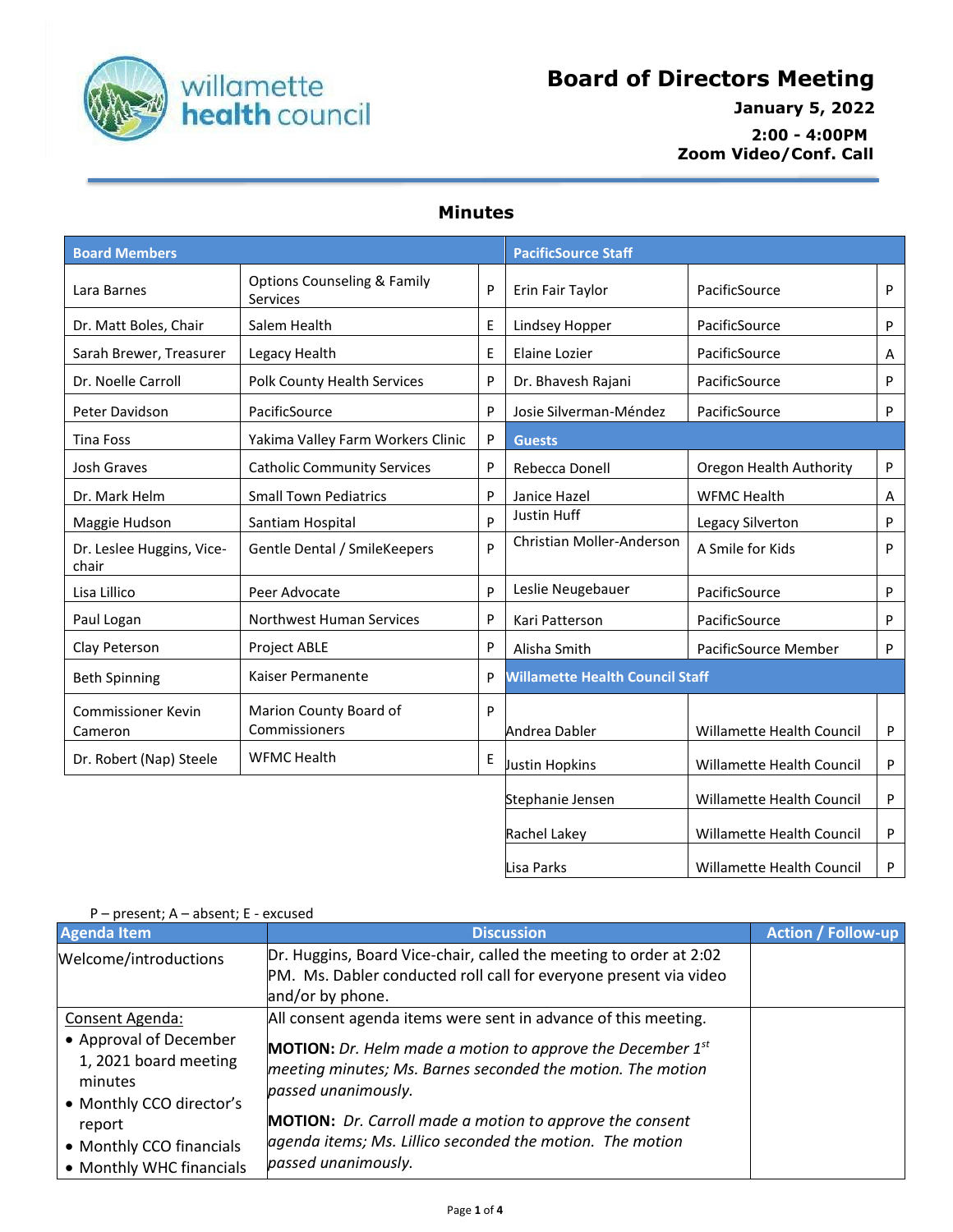| <b>Agenda Item</b>                                 | <b>Discussion</b>                                                                                                                                                                                                                                                                                                                                                                                                                                                                                                                                                                                                                                                                                                                                                                                                                                                                                                                                                                                                                                                                                                                                                                                                                                                                                                                                                                                                                                                                     | <b>Action / Follow-up</b>                      |
|----------------------------------------------------|---------------------------------------------------------------------------------------------------------------------------------------------------------------------------------------------------------------------------------------------------------------------------------------------------------------------------------------------------------------------------------------------------------------------------------------------------------------------------------------------------------------------------------------------------------------------------------------------------------------------------------------------------------------------------------------------------------------------------------------------------------------------------------------------------------------------------------------------------------------------------------------------------------------------------------------------------------------------------------------------------------------------------------------------------------------------------------------------------------------------------------------------------------------------------------------------------------------------------------------------------------------------------------------------------------------------------------------------------------------------------------------------------------------------------------------------------------------------------------------|------------------------------------------------|
| Public comment                                     | Dr. Huggins allowed for public comment; there was none.                                                                                                                                                                                                                                                                                                                                                                                                                                                                                                                                                                                                                                                                                                                                                                                                                                                                                                                                                                                                                                                                                                                                                                                                                                                                                                                                                                                                                               |                                                |
| Member/Provider story                              | Ms. Smith shared her own, powerful story of her struggle as a<br>single parent of an autistic 12-year-old, experiencing<br>homelessness and losing critical supports during the COVID-19<br>pandemic.<br>Ms. Smith told of receiving supports and assistance from<br>$\bullet$<br>several local organizations:<br>Marion County's Psychiatric Crisis Center (PCC)<br>$\checkmark$<br>SafeSleep - United Way of the Mid-Willamette<br>✓<br>Valley, a domestic violence women's shelter<br>Salvation Army Lighthouse Shelter<br>$\checkmark$<br>Family Promise & Fresh Start Program<br>$\checkmark$<br>Center from Hope & Safety, Recovery Outreach<br>$\checkmark$<br><b>Community Center (ROCC)</b><br>√ Oregon Vocational Rehabilitation Department<br>Center for Hope and Safety<br>Ms. Smith received training from ROCC to become a Peer<br>Support Specialist. She received support from Voc.<br>Rehab. and is now a full-time administrative assistant,<br>with stable housing and has been reunited with her son.<br>A copy of her story was sent to the board following this<br>meeting.                                                                                                                                                                                                                                                                                                                                                                                     | Need a volunteer for the<br>next member story. |
| 2022 Marion-Polk CCO<br><b>Budget Presentation</b> | Ms. Hopper, outgoing WHC Finance Co-chair, opened by<br>thanking the board for giving her the opportunity to serve.<br>Ms. Hopper said the proposed draft CCO 2022<br>$\bullet$<br>budget was presented at the December Finance<br>Committee where the committee recommended it<br>to be presented to the board for approval.<br>Ms. Patterson and Ms. Silverman-Méndez opened<br>$\bullet$<br>with an update of the Oregon Health Plan (OHP)<br>membership and budget assumptions followed by a<br>high-level overview of the 2022 draft budget.<br>Mr. Hopkins added that the Finance Committee has<br>٠<br>discussed the Quality Pool Distribution and the<br>current PacificSource - WHC Joint Management<br>Agreement (JMA).<br>A summary of the Finance Committee's review of<br>$\bullet$<br>the JMA was presented at the November board<br>meeting.<br>As noted at the November board meeting, the Board<br>$\bullet$<br>Executive Committee will review the Quality Pool<br>Distribution, as the JMA is silent on this topic, to<br>determine whether any adjustment(s) need to be<br>made to the 50/50 split.<br>Additionally, Mr. Hopkins called out that this is the<br>$\bullet$<br>3rd year in a row that we have not reached the 2%<br>margin. The 1 <sup>st</sup> year, 2020, PacificSource leadership<br>generously waived the recapture requirements<br>outlined in the JMA. Mr. Hopkins said we won't hit<br>the 2% margin in 2021 and not likely in 2022, either. |                                                |
|                                                    | <b>MOTION:</b> Mr. Logan made a motion to approve the 2022<br>Marion-Polk CCO budget as presented; Mr. Graves seconded<br>the motion. The motion passed unanimously.                                                                                                                                                                                                                                                                                                                                                                                                                                                                                                                                                                                                                                                                                                                                                                                                                                                                                                                                                                                                                                                                                                                                                                                                                                                                                                                  |                                                |
| Oregon Health Authority                            | Ms. Donell shared the following OHA updates.                                                                                                                                                                                                                                                                                                                                                                                                                                                                                                                                                                                                                                                                                                                                                                                                                                                                                                                                                                                                                                                                                                                                                                                                                                                                                                                                                                                                                                          |                                                |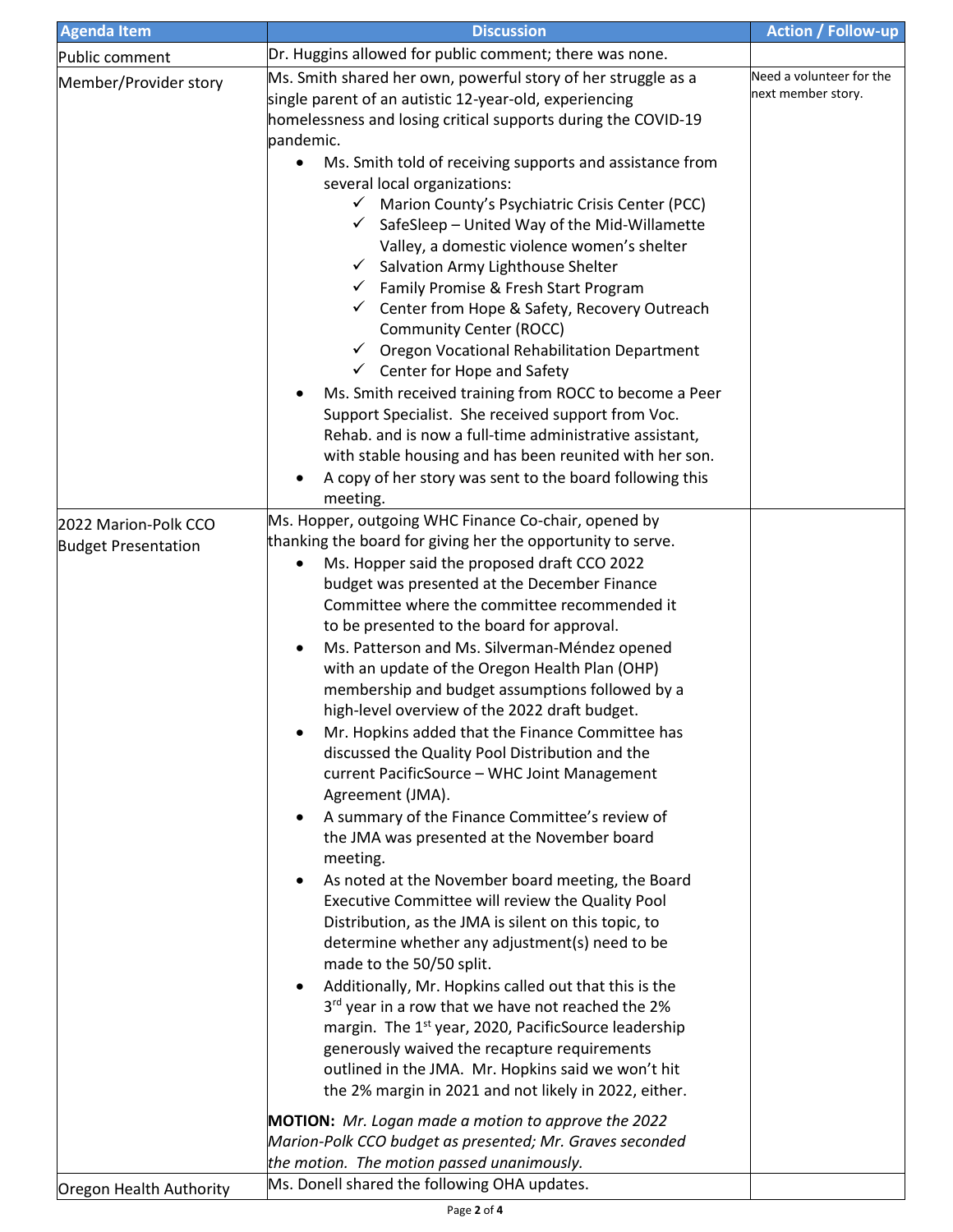| <b>Agenda Item</b>        | <b>Discussion</b>                                                        | <b>Action / Follow-up</b> |
|---------------------------|--------------------------------------------------------------------------|---------------------------|
| (OHA) updates             | The COVID Response and Recovery Unit is seeking COVID                    | Rebecca Donell            |
|                           | vaccination sites (indoor) and testing sites (outdoor) in                | Innovator Agent, OHA      |
|                           | Marion County on public transportation line with public                  | rebecca.j.donell@dhsoha.  |
|                           | restrooms - contact: Kassie.Clarke@dhsoha.state.or.us                    | state.or.us               |
|                           | This is a statewide effort looking for sites; the OHA COVID              |                           |
|                           | Response and Recovery Unit have the staffing & equipment.                |                           |
|                           | Mr. Graves suggested the former, vacant Hillcrest Youth                  |                           |
|                           | Correctional Facility in Southeast Salem.                                |                           |
|                           | Ms. Donell said the OHA is still accepting public comment on             |                           |
|                           | the 1115 Waiver through January 7 <sup>th</sup> with the final draft to  |                           |
|                           | be released to Centers for Medicare & Medicaid Services                  |                           |
|                           | (CMS) in early February.                                                 |                           |
|                           | Mr. Hopkins said the WHC Community Advisory Council                      |                           |
|                           | (CAC) spent time at their December meeting reviewing                     |                           |
|                           | concept papers and waiver information.                                   |                           |
|                           | The CAC will submit written feedback on the 1115 waiver to               |                           |
|                           |                                                                          |                           |
|                           | the OHA by the deadline.                                                 |                           |
| Update Signers at Umpqua  | The board elected a new Chair and Co-chair at the December 1,            |                           |
| <b>Bank</b>               | 2021, meeting. The WHC Umpqua Bank account needs to be                   |                           |
|                           | updated to reflect the change in officers.                               |                           |
|                           | Remove outgoing Board Chair, Dr. Helm and Vice-chair,                    |                           |
|                           | Ms. Spinning as authorized account signers                               |                           |
|                           | Add incoming Board Chair, Dr. Boles and Vice-chair, Dr.                  |                           |
|                           | Huggins as authorized account signers                                    |                           |
|                           | <b>MOTION:</b> Dr. Huggins made a motion to update the WHC               |                           |
|                           | Umpqua Bank account to remove Dr. Helm and Ms. Spinning                  |                           |
|                           | and to add Dr. Boles and Dr. Huggins as authorized signers; Dr.          |                           |
|                           | Carroll seconded the motion. The motion passed unanimously.              |                           |
| 2022 WHC Planning, Goals, | Mr. Hopkins gave a brief update on WHC 2022 planning.                    |                           |
| and Priorities            | In 2022, the approach is to begin engaging with smaller                  |                           |
|                           | groups/committees; start at the "ground level" and work up.              |                           |
|                           | The WHC admin team and PacificSource had an all-day<br>٠                 |                           |
|                           | strategic planning session on December 17 <sup>th</sup> to identify      |                           |
|                           | priorities.                                                              |                           |
|                           | Ms. Parks is working with Dr. Rajani, and Dr. Carroll, Co-<br>٠          |                           |
|                           | chairs for the Clinical Advisory Panel (CAP) to review the               |                           |
|                           | mission/purpose, committee structure/roster/sector, and                  |                           |
|                           | evaluate and move forward with healthcare quality                        |                           |
|                           | initiatives and training needs.                                          |                           |
|                           | Ms. Lakey is working with Mr. Peterson and Ms. Lillico, CAC<br>$\bullet$ |                           |
|                           | Co-chairs) to come up with the CAC's priorities and goals for            |                           |
|                           | 2022.                                                                    |                           |
|                           | Ms. Jensen is working with the Community Impact<br>٠                     |                           |
|                           | Committee (CIC) on operational details and fine-tuning the               |                           |
|                           | committee's strategic planning and setting priorities.                   |                           |
|                           | This committee work mentioned will be presented to the<br>٠              |                           |
|                           | board in March.                                                          |                           |
|                           | Mr. Hopkins said there is still work and refinement to be<br>٠           |                           |
|                           | done on the JMA.                                                         |                           |
|                           | Develop policies and onboarding for board of members.<br>٠               |                           |
|                           | Grow the role of the WHC in the community (WHC vs<br>٠                   |                           |
|                           | PacificSource) and raise community awareness of who the                  |                           |
|                           | WHC is and what we do.                                                   |                           |
|                           | Develop a communications plan (social medial, website                    |                           |
|                           |                                                                          |                           |